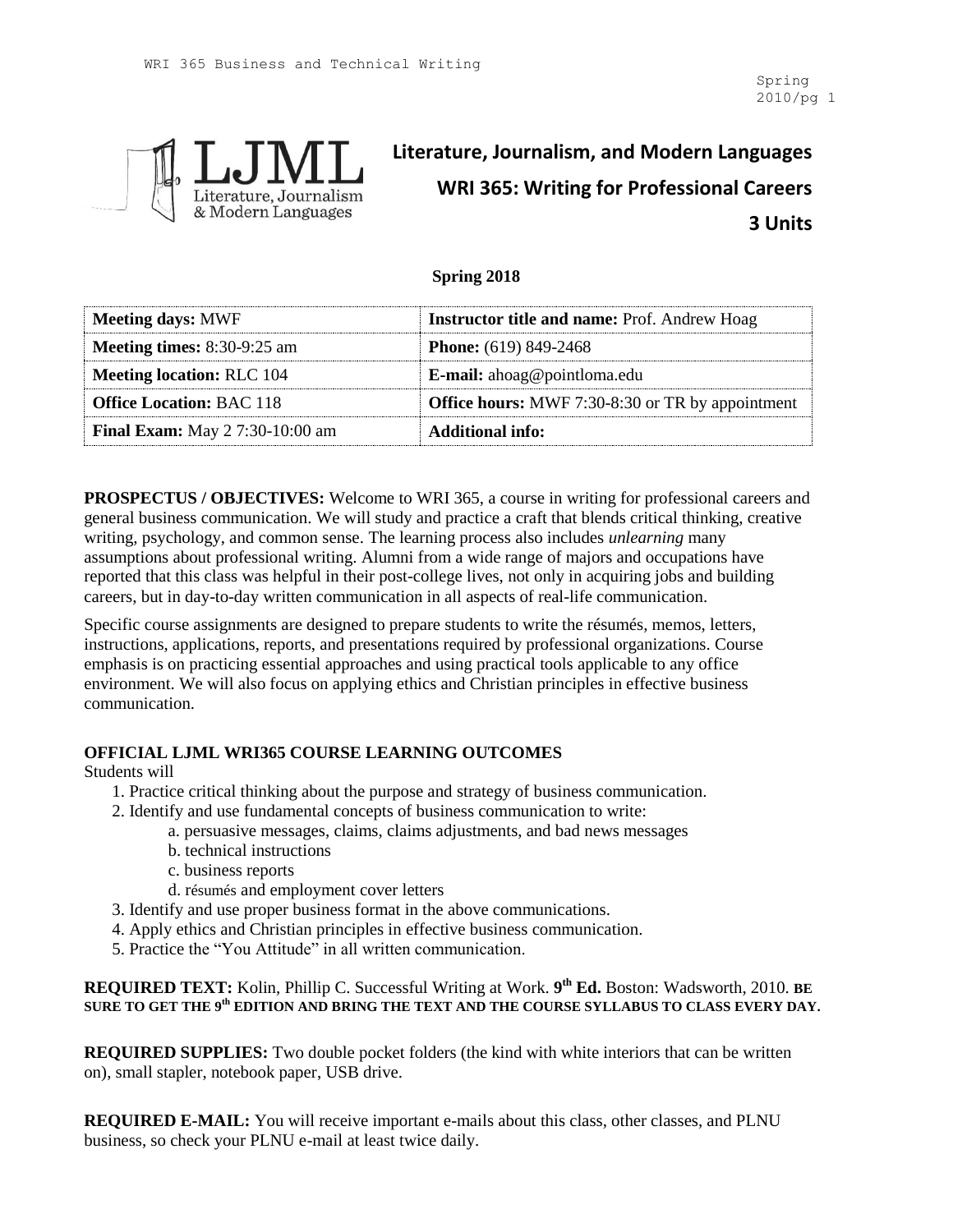## **REQUIRED CANVAS:** Some course materials will be placed on Canvas; check frequently. **ACTIVITIES, POLICIES & EXPECTATIONS**

## **1 ACADEMIC HONESTY**

1.1 The Point Loma Nazarene University community holds the highest standards of honesty and integrity in all aspects of university life. Any violation of the university's commitment is a serious affront to the very nature of Point Loma's mission and purpose. The first violation of the academic honesty policy will result in zero credit for the assignment and possible failure of the course. Any subsequent violation will result in failure of the course. Further information about PLNU's policy on academic honesty can be found on our course Canvas page.

1.2 Definition of Plagiarism: Plagiarism means passing someone else's work as your own by either copying the words or using the ideas of other writers without giving credit.

- *If you copy even a sentence or phrase from a source without using quote marks and citing the source,* you have committed plagiarism.
- *If you paraphrase an idea that you found in a publication or internet site without citing the source,* you have committed plagiarism*.*

1.3 Plagiarism includes recycling of old work: All work presented for a grade in this class must be written

from scratch by the student after the assignment is given. Do not turn in anything, whether in whole or part, from another class at PLNU, or from high school, community college, or anywhere else, or use anyone else's work, in whole or in part. Penalties for attempting to recycle old work are the same as for plagiarism.

1.4 *"*I didn't mean to." Unintentional plagiarism is still plagiarism and is subject to all penalties. If you're wondering whether you've paraphrased too closely, be sure to ask before you turn in the assignment for a grade. You will not be penalized if you ask first.

## **2 PLNU COPYRIGHT POLICY**

Point Loma Nazarene University, as a non-profit educational institution, is entitled by law to use materials protected by the US Copyright Act for classroom education. Any use of those materials outside the class may violate the law.

## **3 ATTENDANCE AND PARTICIPATION**

Regular and punctual attendance at all classes is considered essential to optimum academic achievement. If the student is absent from more than 10 percent of class meetings, I have the option of filing a written report which may result in de-enrollment. If the absences exceed 20 percent, the student may be de-enrolled without notice. If the date of de-enrollment is past the last date to withdraw from a class, the student will be assigned a grade of W or WF consistent with university policy in the grading section of the catalog. See Academic Policies in the undergrad student catalog.

## **4 PLNU ACADEMIC ACCOMMODATIONS POLICY**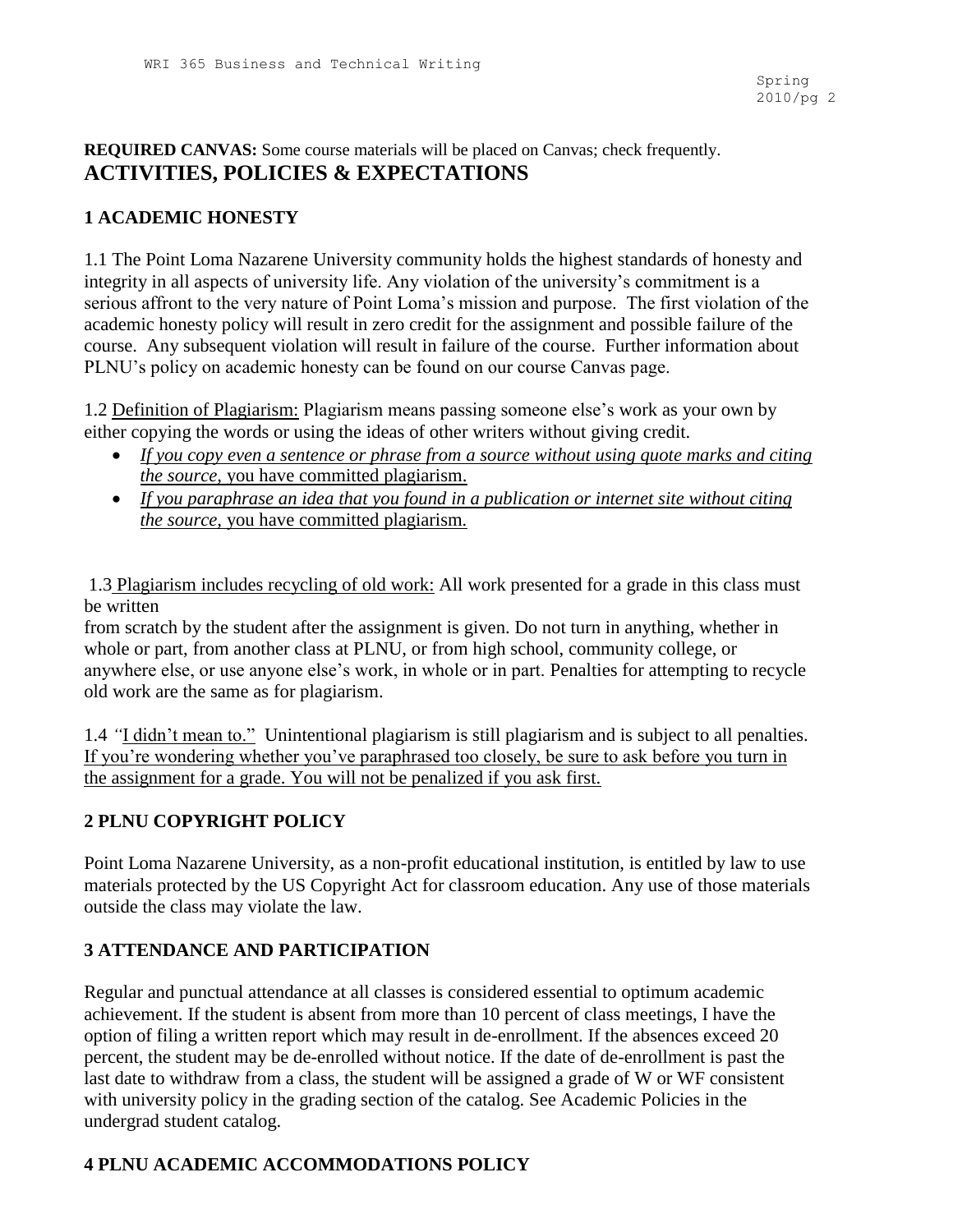If you have a diagnosed disability, please contact PLNU's Disability Resource Center (DRC) within the first two weeks of class to demonstrate need and to register for accommodation by phone at 619-849-2486 or by e-mail at [DRC@pointloma.edu.](mailto:DRC@pointloma.edu) See [Disability Resource Center](http://www.pointloma.edu/experience/offices/administrative-offices/academic-advising-office/disability-resource-center) for additional information**.**

## **5 USE OF TECHNOLOGY**

Point Loma Nazarene University encourages the use of technology for learning, communication, and collaboration. This course requires access to computers, software programs, and the Internet. At some point during the semester you will have a problem with technology, but these problems will not normally be accepted as excuses for unfinished work. Protect yourself by doing the following: Save work often and make regular backups of files in a different location from the originals, plan ahead so that you will have time to use the on-campus computers and printers if necessary, and practice safe computing when surfing the web and checking email.

## **6 CELL PHONES AND OTHER ELECTRONICS**

Cell phones and other handheld electronic devices (ipods, tablets, video game devices, etc.) must be turned off during class. If you will be using a laptop or a tablet computer in order to take notes or complete the readings, inform me that you will be doing so. If those devices become a distraction to you or others in the classroom, I reserve the right to ask you to turn them off and complete your work without the use of electronics.

#### **7. WRITING ASSIGNMENTS** will include several short projects, two longer projects, and one formal group report**. All assignments are due at the beginning of class (1:30) on the date due. Do not throw away any returned assignments until you receive your course grade in May.**

7.1 Assignments will be graded on a point system, which takes into account organization, content, presentation, ideas, and general professionalism. Proper format, grammar, and punctuation are essential in clear business communication; consequently, your grade on assignments will also include both format and writing mechanics components. Tutorials in grammar, punctuation, etc. are available from the writing center.

7.2 How to turn in final drafts of assignments: To receive credit, final draft packages should include at least TWO complete, marked-over-with-a-pen, typed drafts, plus rough drafts and outlines if assigned, all in a stapled package with the final draft on top. You should also send an e-mail file attachment of the final draft of all letter and report assignments (**this requirement does not include textbook exercise homework**). Incomplete packages will be considered late and returned for revision. Late projects will be discounted 10% per calendar day.

7.3 When "complete drafts" are due: "Complete Draft" (as opposed to "rough draft") means that the assignment is typed; has a beginning, middle, and end; and follows the format rules. Students who proceed as if their "complete" draft is the final draft, will then have extra time to make it better before grading.

7.4 Computer problems are not acceptable excuses for late or missing work; the dropped scores policy or discounted scores policy will apply (see below). Accidents happen, so be sure to print out all your drafts, back up your work, and have a computer contingency plan (i.e., an alternate computer or printer) in case your primary unit fails.

7.5 Late printing caution: Assignments are due at the beginning of class on the date due. Allow for long lines and jammed printers in the campus computer labs — do not wait until a few minutes before class to print. *Coming to class late because of printer trouble will count against your absence total and your assignment will be considered late.*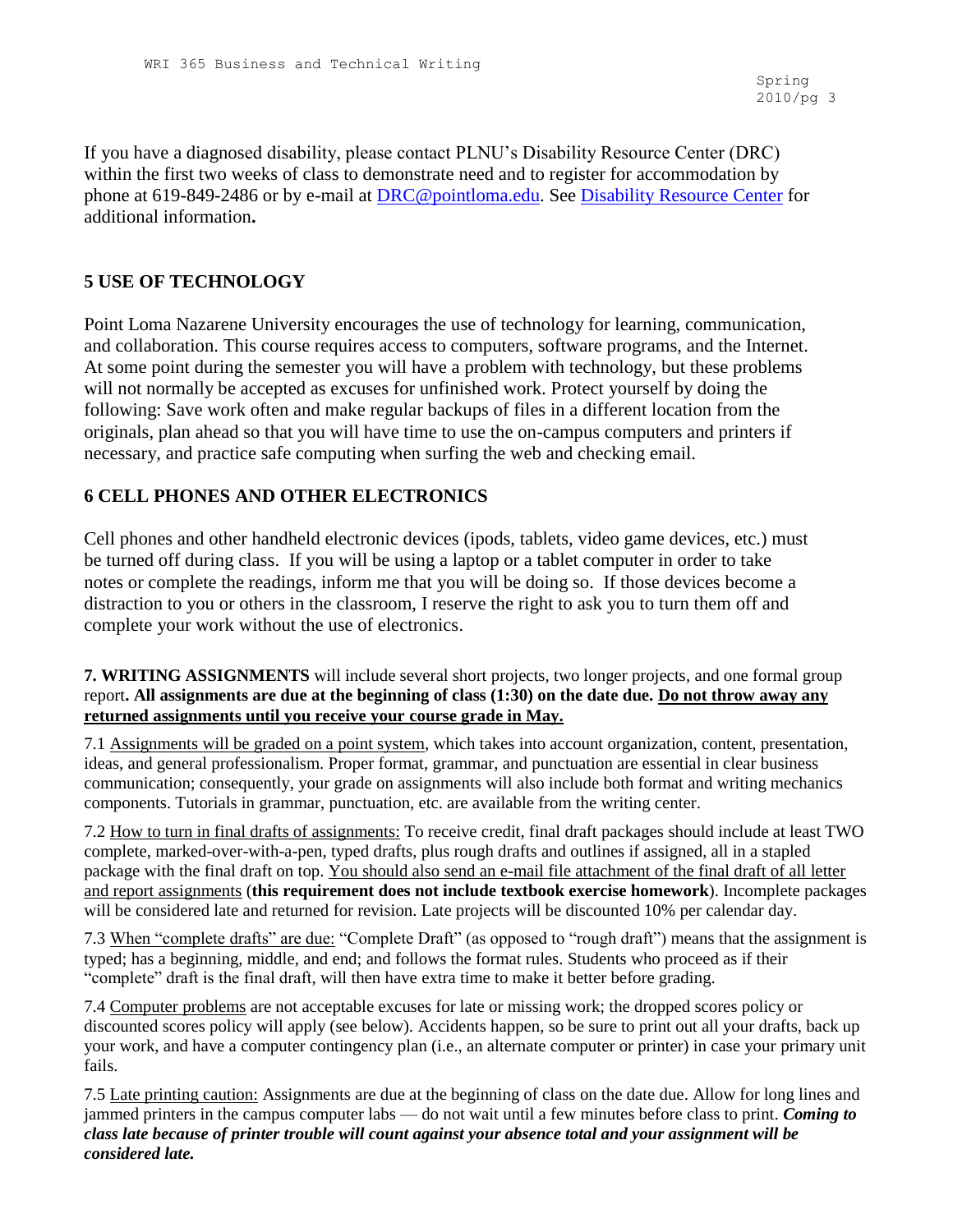**7.6 A better plan for printer trouble**: If you have printing problems or if you will be late or absent, you can email a copy of the assignment before class begins and bring a paper copy to me by the next calendar day. As long as you don't use this method more than twice, you will get full credit for the assignment.

*7.7 How to get credit for an assignment even if you miss a class:* Send any assignments due that day with a classmate, OR e-mail the assignment by the beginning of class (1:30). You will get credit if you (1) e-mail the work on the date due (by class time) AND (2) bring or send a paper copy of the work by the NEXT calendar day after an absence. If you don't e-mail or if you e-mail but don't turn in a paper copy by the next calendar day, it will not be credited.

**8. HOMEWORK** Exercises from the text and otherwise will be assigned and all points will be given if the assignment is on time, is formatted correctly, and demonstrates that the reading has been done. **Do not throw away any returned homework until you receive your course grade in May.**

8.1 How to format: Type all homework (single space) and staple multiple pages. Double-side printing is okay. Use the following heading:

> **Your Name / ID number WRI 365 / Dr. Andrew Hoag Date Assignment page & number** (H1 for Homework #1, etc.)

8.2 How to set up homework questions: You don't need to write out the homework questions, but when applicable, homework answers should be phrased in such a way that the question is incorporated. Sample question: 1. "Where is the best place in a letter to catch the reader's attention?" Answer: "The beginning of the letter is best for attention-catching."

8.3 Dropped homework scores: *To allow for illness, absent-mindedness, computer problems, etc., your lowest homework score will be dropped.* This policy applies to poor scores, incomplete homework, undone homework, late homework, homework-done-but-brought-to-class-late, homework-done-but-not-brought-to class, and homework-done-and-brought-to-class-but-not-turned-in. Please don't ask for additional drops or extensions.

8.4 A note on handwritten work: Handwritten homework will not be accepted except under extraordinary circumstances. (This policy is designed to eliminate the practice of doing homework in class on the day it is due.) But if for some emergency reason (broken typing finger, etc.) you absolutely must do a handwritten homework assignment, *be sure to show it to me at the very beginning of class to receive credit for it*. Handwritten homework not cleared in advance will be subject to the dropped scores policy (see 4.3 above).

**9. GROUP PROJECTS** will be assigned toward the end of the semester. While I appreciate good humor in individual projects, these capstone group projects must use subject matter, format, and presentation material that will be suitable for showing as an example to a potential employer for a professional position.

9.1 Group project grading: Writing grades for group projects will be for individual effort. Group members who do more work will get more points; group members who do less work will get fewer points. The group leader, in consultation with group members, will determine the percentage of effort by each group member.

**10. TESTS:** We will have four objective tests on the reading and lectures, with true/false, multiple choice, matching, and short answer questions.

10.1 Missed Tests: Missed tests (including those given during provost-excused absences) will follow the dropped test score policy and may not be made up.

10.2 Dropped Test Score: *The lowest of the four test scores will be dropped*. Students whose average is above 92% on the first three tests and otherwise have a strong A average may elect to skip the fourth exam. Otherwise, it's better grade strategy to take all four tests, if possible.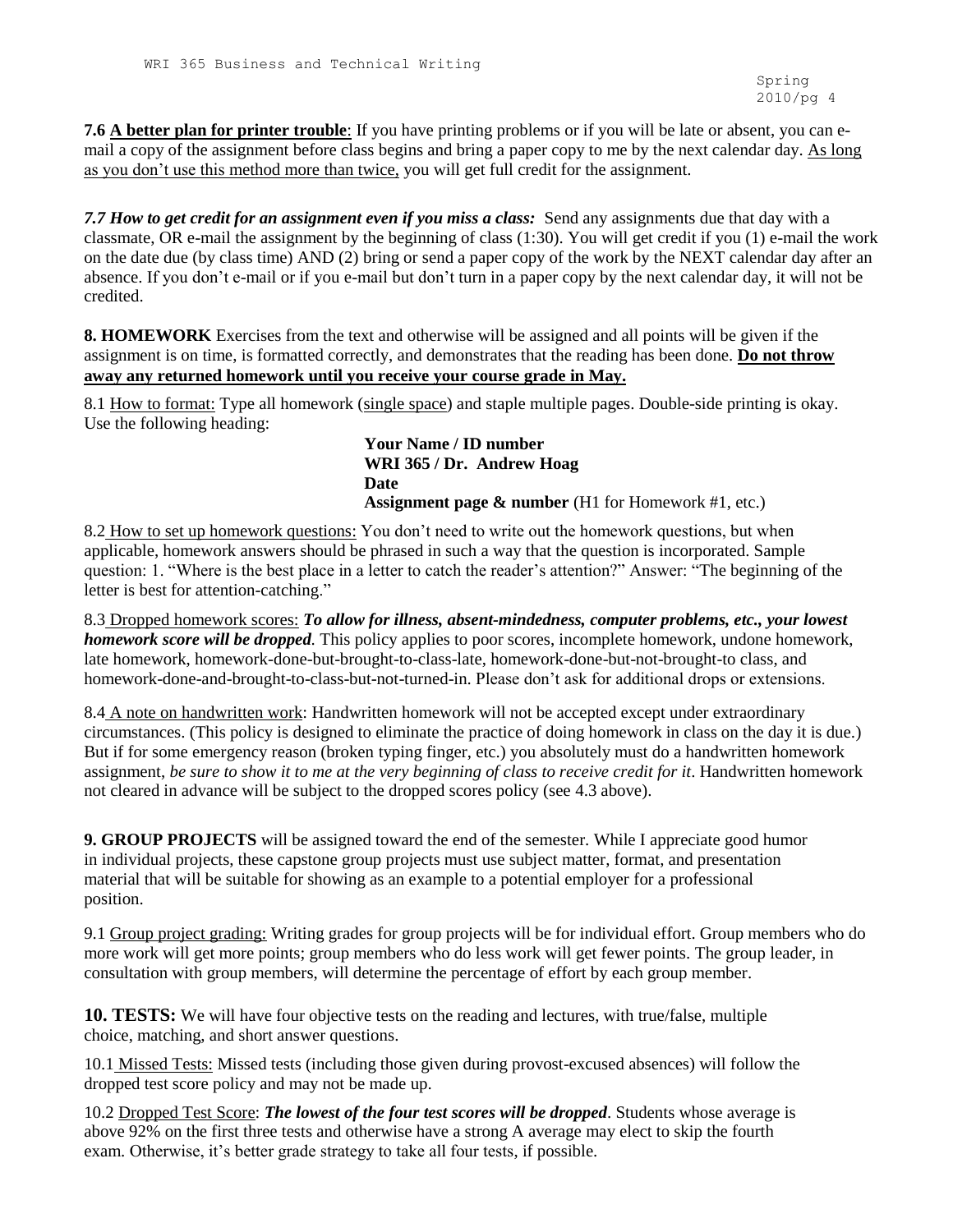**11. CONFERENCES:** Conferences during office hours or by arrangement are welcome and encouraged.

11.1 Pre-grade coaching: I always offer constructive comments on the final draft of graded assignments, and I'll be happy to give advice on earlier drafts before I grade the final. Students should come to the conference with a draft and specific questions rather than coming with a draft and asking the professor to "just look it over." Note: Though conferences often raise assignment grades, a conference does not guarantee an A or B grade.

11.2 Scheduled conferences on the group project are required and all group members are expected to attend.

**12. EVALUATION** of assignments will add up to *approximately* 1000 points. Assignments and points may be added or subtracted from this estimate.

12.1 Percentage of total possible points will determine final letter grade.

| 12.2 SCALE: $92 - 100\%$ A |                  | $87 - 89.9\%$ B+         | $76 - 79.9\%$ C+ | $65 - 67.9\%$ D+ |
|----------------------------|------------------|--------------------------|------------------|------------------|
|                            | $90 - 91.9\%$ A- | $82 - 86.9$ % <b>B</b>   | $70 - 75.9\%$ C  | $60 - 64.9$ % D  |
|                            |                  | $80 - 81.9$ % <b>B</b> - | $68 - 69.9\%$ C- | $58 - 59.9$ % D- |

#### **13. FINAL EXAMINATION POLICY**

**Successful completion of this class requires taking the final examination on its scheduled day. The final examination schedule is posted on the Class Schedules site. No requests for early examinations or alternative days will be approved.**

**In the rare case that a student is scheduled for more than three (3) final examinations on the same day, the student is authorized to contact each professor in order to work out an alternate time for one of those examinations. Department chairs/school deans and college deans need not be involved in the process of making this accommodation.** 

| <b>FINAL EXAM DATE &amp; TIME</b> | <b>FINAL EXAM LOCATION</b> |
|-----------------------------------|----------------------------|
| $5/2$ 7:30 am                     | <b>RLC 104</b>             |

14. **CLASSROOM DEPORTMENT:** There is no dress code for this course, and you certainly don't have to check your personality at the door, but please turn off your cell phone ringer and refrain from all of the following disruptive and/or distracting actions:

- Texting, email, Instagram, Facebook, reading outside materials, doing work from other classes, doing homework for this class, or any personal writing while this class is in session. The only allowable use of your pen is taking notes on lectures (okay to doodle in the margins); the only allowable use of your IPad, e-reader, or personal computer during class sessions is reading e-text pages under discussion. If you bought an e-copy of the book, show me during the first week.
- Holding private conversations during class discussions, while the professor is talking, or while someone is asking a question. Whispering is also distracting.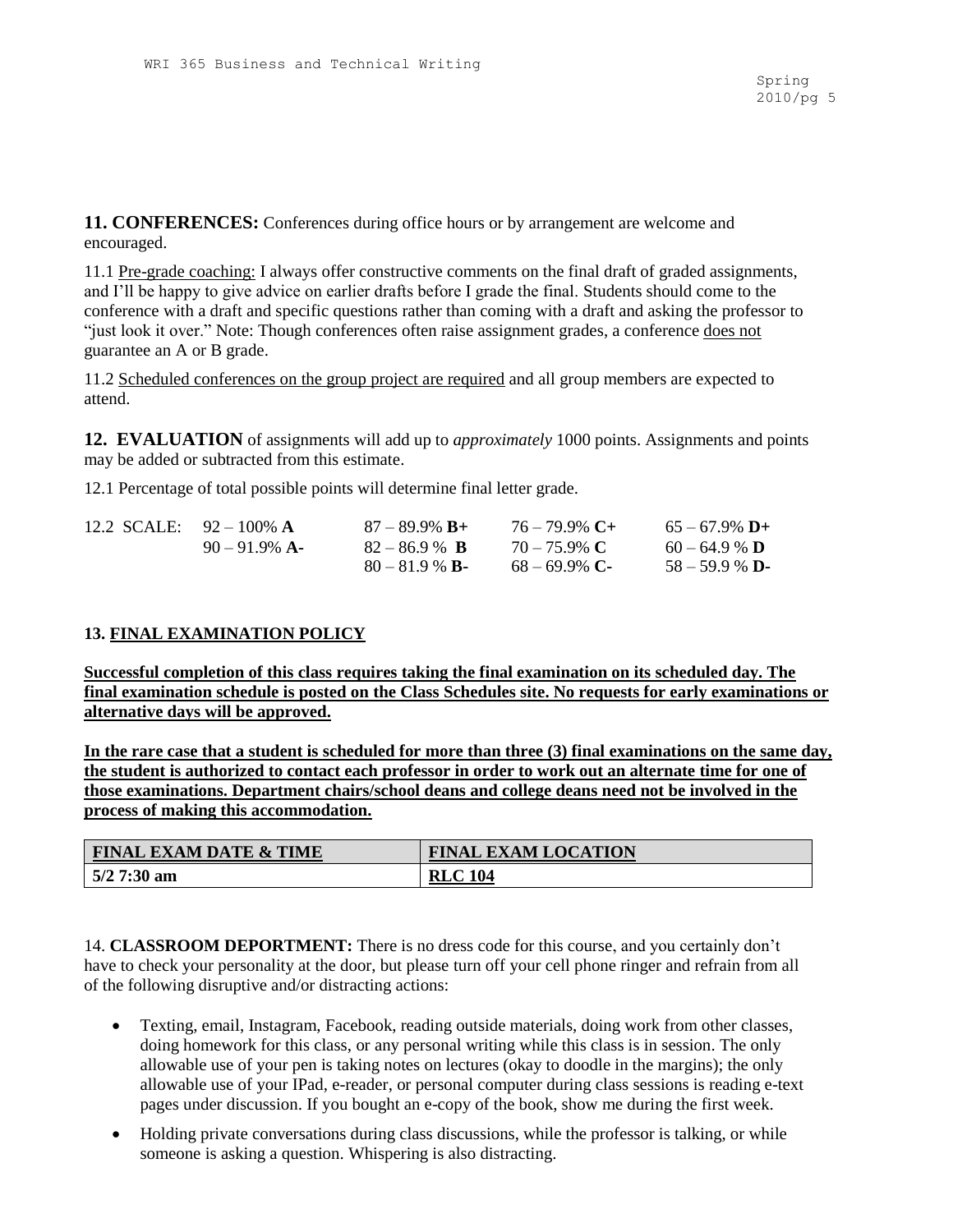- Showing up late and/or without books or other materials.
- Doing anything else that is obviously disruptive to other students or distracting to the professor.

#### 14.1 Other Deportment Guidelines

- *Temporary departures:* If you have to leave class temporarily to take a call, use the restroom, etc., you don't need to ask permission. But do let me know before class begins if you'll need to leave early and won't be back.
- *Health issues:* If you have a chronic, acute, or temporary health issue that requires you to sit in a particular area or stand or lie down for part of class, wear sunglasses in class, take prescribed medicine, leave class often, etc., please let me know your situation in advance.

#### **ALL RULES, REGULATIONS, SUGGESTIONS, AND ADMONISHMENTS ASIDE:** I look

forward to working with you and getting to know you. Your suggestions, compliments, and criticism of the course are welcome. Please drop by my office anytime you'd like to talk.

#### NOTES / QUESTIONS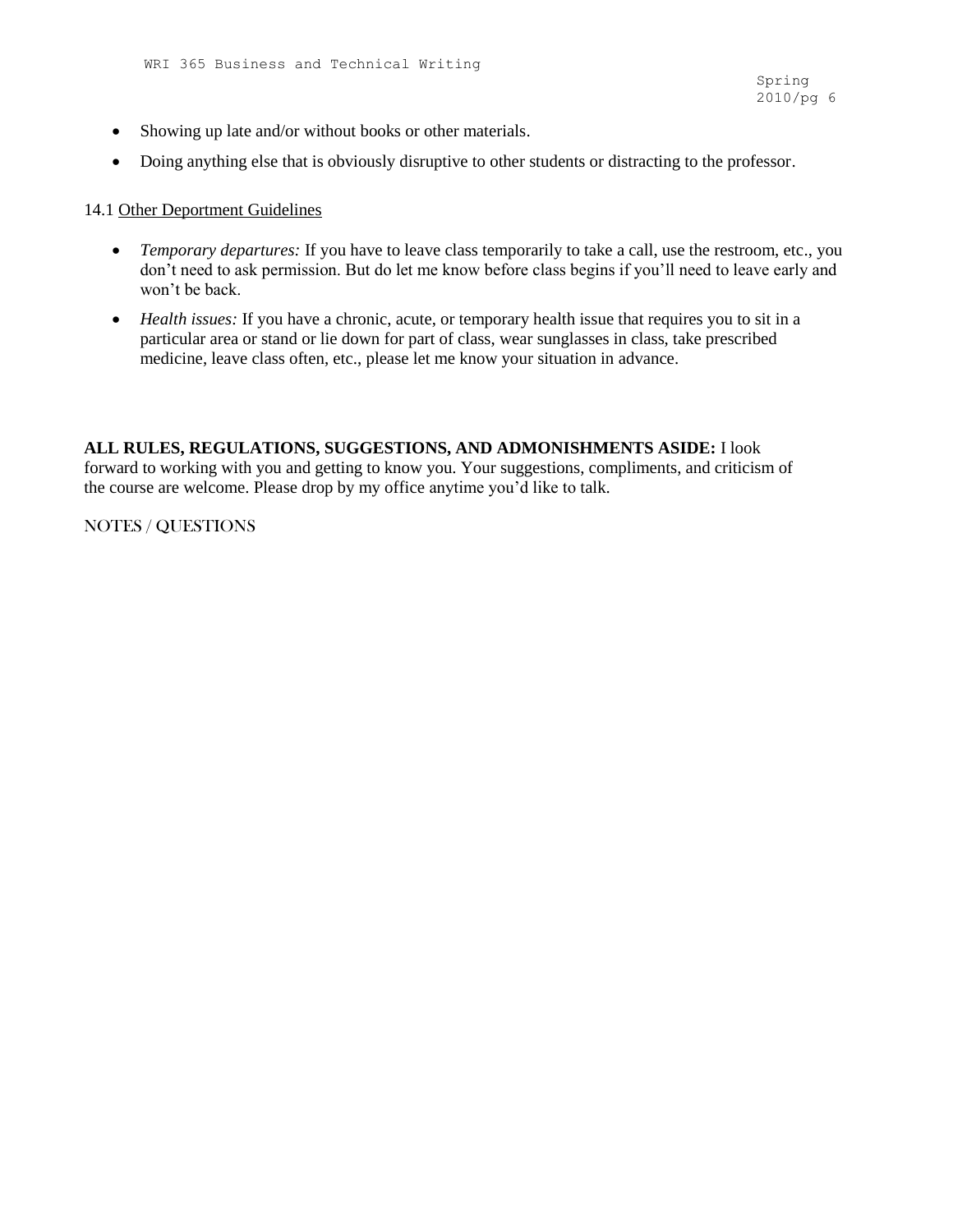# **WRI 365 / SAMPLE LOG SHEET**

Lance Lomabiz Writing 365 / Dr. Hill

## **PARTICIPATION LOG 1**

Classes Missed this month: Jan 19

Classes Late this month: Jan 24 and Feb 2

Homework Missed this month: H3

## **Participation**

| Date | <b>What I said in Class</b>                                                   | Other participation (do not list routine<br>group work)                                                          |
|------|-------------------------------------------------------------------------------|------------------------------------------------------------------------------------------------------------------|
| 1/14 | Asked two questions about the syllabus.                                       |                                                                                                                  |
| 1/19 | Read my adjustment letter $1st$ paragraph in class.                           |                                                                                                                  |
| 1/21 | Answered You Attitude question. Brought up use<br>of hyperbole in advertising | Writer/Speaker for my group                                                                                      |
| 1/23 | Volunteered and made connections between bad<br>news intros and sales intros. |                                                                                                                  |
| 1/28 | Volunteered to give examples of verisimilitude in<br>a sales letter.          | Brought in a piece of writing that contradicted<br>advice in the text                                            |
| 2/5  | Answered the "what was the motive" question +<br>2 questions on the overhead. | Conference with Professor --- came with<br>specific questions on my rough draft of the<br><b>Bad News letter</b> |
| 2/5  | Volunteered and read my homework answer for<br>pronouns.                      |                                                                                                                  |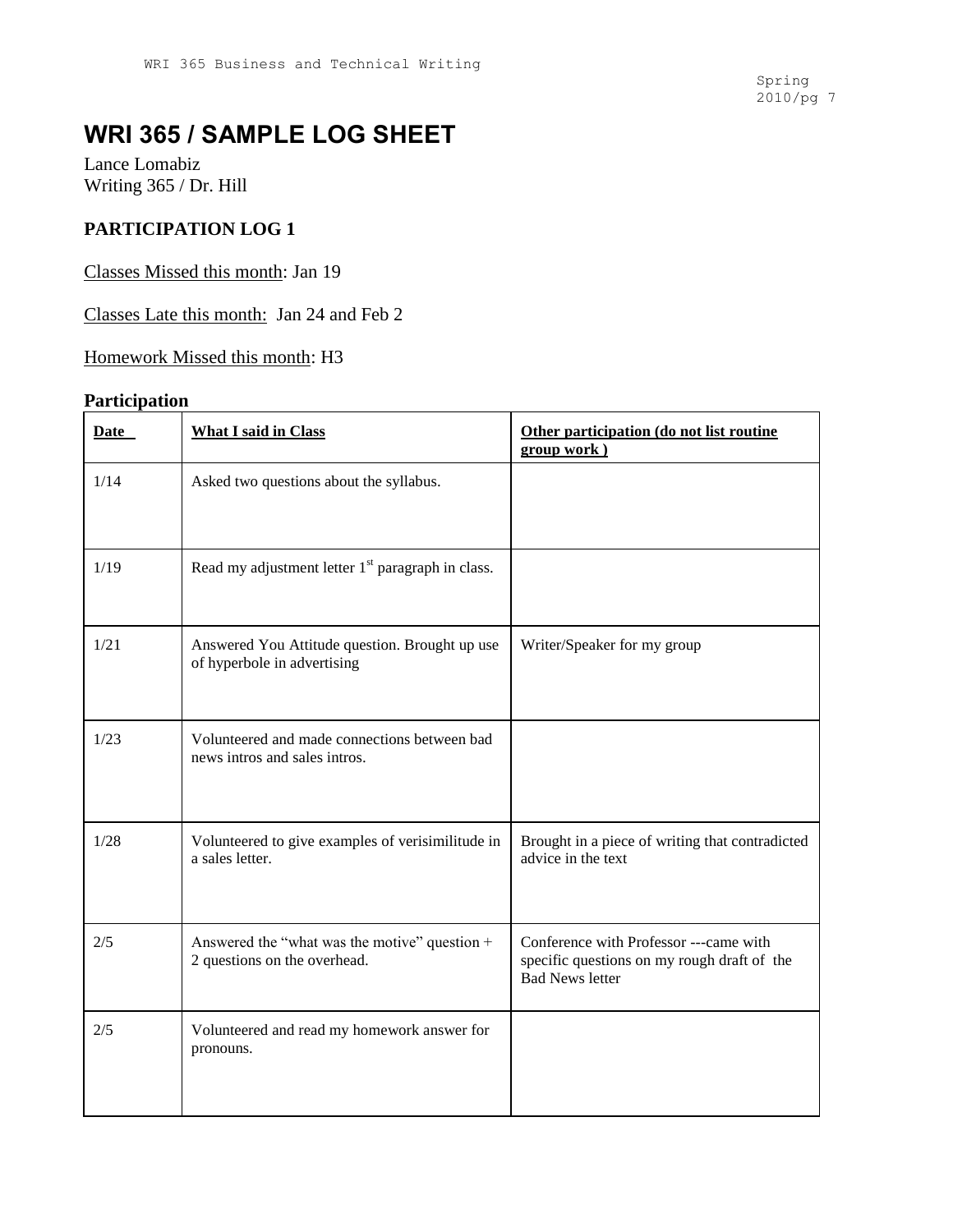## COURSE CALENDAR (Subject to adjustment; check your e-mail twice daily)

| Week &<br><b>Dates</b>               | <b>Read by</b><br>beginning of<br>class                                                                                                                                                                                       | <b>Topics &amp; Activities</b>                                                                                                                                                                                                                                                                                                                                                                                                                                                    | <b>Homework by</b><br>beginning of class /<br><b>Tests</b>                                                                                                                                                                                                                                                                                | <b>Writing Assignments due by</b><br>beginning of class / Info on<br>upcoming assignments                                                                                                                                                                                                      |
|--------------------------------------|-------------------------------------------------------------------------------------------------------------------------------------------------------------------------------------------------------------------------------|-----------------------------------------------------------------------------------------------------------------------------------------------------------------------------------------------------------------------------------------------------------------------------------------------------------------------------------------------------------------------------------------------------------------------------------------------------------------------------------|-------------------------------------------------------------------------------------------------------------------------------------------------------------------------------------------------------------------------------------------------------------------------------------------------------------------------------------------|------------------------------------------------------------------------------------------------------------------------------------------------------------------------------------------------------------------------------------------------------------------------------------------------|
| 1.TUES<br>$1/9 -$<br><b>FRI 1/12</b> | WED:<br>1. Read the<br>syllabus<br><b>THOROUGHLY</b><br>FRI:<br>1. Read the<br>example of<br>bad writing on<br>p. 190                                                                                                         | Class intro. What is the aim of<br>business communication?<br>The "You" attitude: the crucial<br>key to all assignments<br>A good textbook, but not a<br>perfect textbook.<br>Learning to not write what you<br>think is business writing.<br>Using plain English:<br>Good and bad examples (see<br>p 190 for a bad).<br>What do honesty and sincerity<br>have to do with business?<br>The Direct approach.<br>Salutations and crucial format<br>info.                            | WED:<br>1. Syllabus quiz:<br>Anything on the<br>syllabus is fair game.                                                                                                                                                                                                                                                                    | Check out the textbook study<br>guide at<br>http://college.cengage.com/<br>english/kolin/successful_writing<br>/9e/student_home.html<br>and use it to help you study for<br>tests and do well on assignments<br>Intro & handout for next<br>Thursday's "Memo from a New<br>Manager" assignment |
| 2.MON<br>$1/15-$<br><b>FRI 1/19</b>  | MON: No<br>$class - MLK$<br>Day<br>WED: CH 1<br>and CH <sub>2</sub><br>FRI: CH4<br>121-140 &<br>Appendix<br>693-711<br>(glance<br>through, then<br>note potential<br>problem areas<br>and make a<br>study plan for<br>review) | What is your writing purpose?<br>More on the You attitude.<br>Drafts/Revisions.<br>Writing as Process.<br>Letter and memo formats and<br>when to use them.<br>Direct and Indirect Approach.<br>Giving them the good news.<br>Communications problems.<br>Getting it right: word choice,<br>phrases, style, readability.<br>Avoiding wordiness (see handy<br>list page 63).<br>The secret of stuffing<br>envelopes.<br>E-mail format and presentation.<br>Why not sexist language? | WED:<br>H1 (Homework 1)<br>Ch 1 Exercise 6, a-d.<br>Bring in the<br>document you are<br>referring to.<br>FRI:<br>H <sub>2</sub> , CH <sub>2</sub> Exercise<br>13, a & b. + Exercise<br>14 a, b, & c:<br>Don't revise the<br>memos, but do read<br>and make brief<br>TYPED notes for<br>discussion of how the<br>memos can be<br>improved. | FRI: W1a: One-page Memo<br>from a New Manager: typed<br>complete draft (see section 7.3<br>for definition of "complete"<br>draft").<br>Do the CH <sub>2</sub> exercises and read<br>CH 4 BEFORE you attempt the<br>Memo from a New Manager<br>assignment.                                      |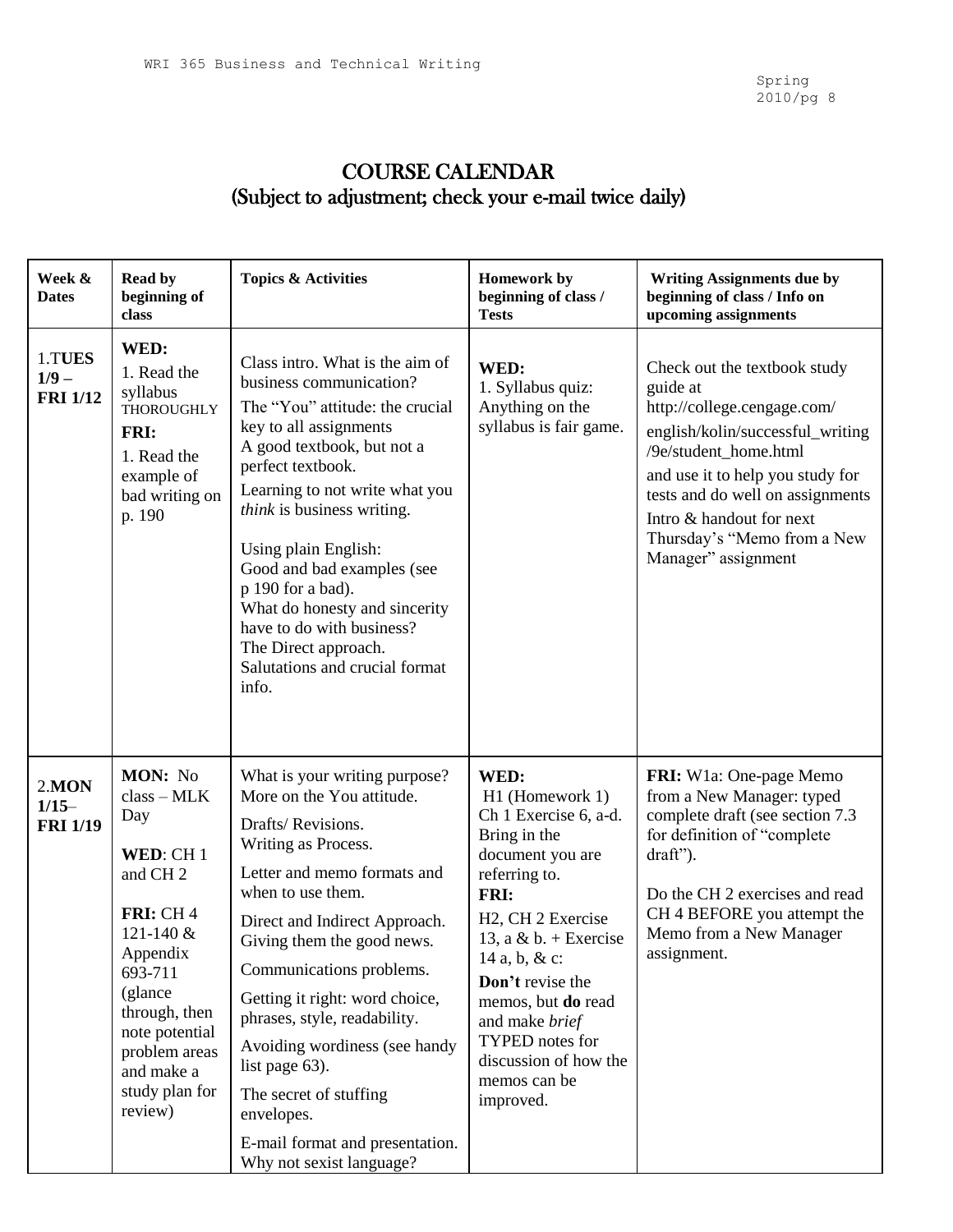Spring 2010/pg 9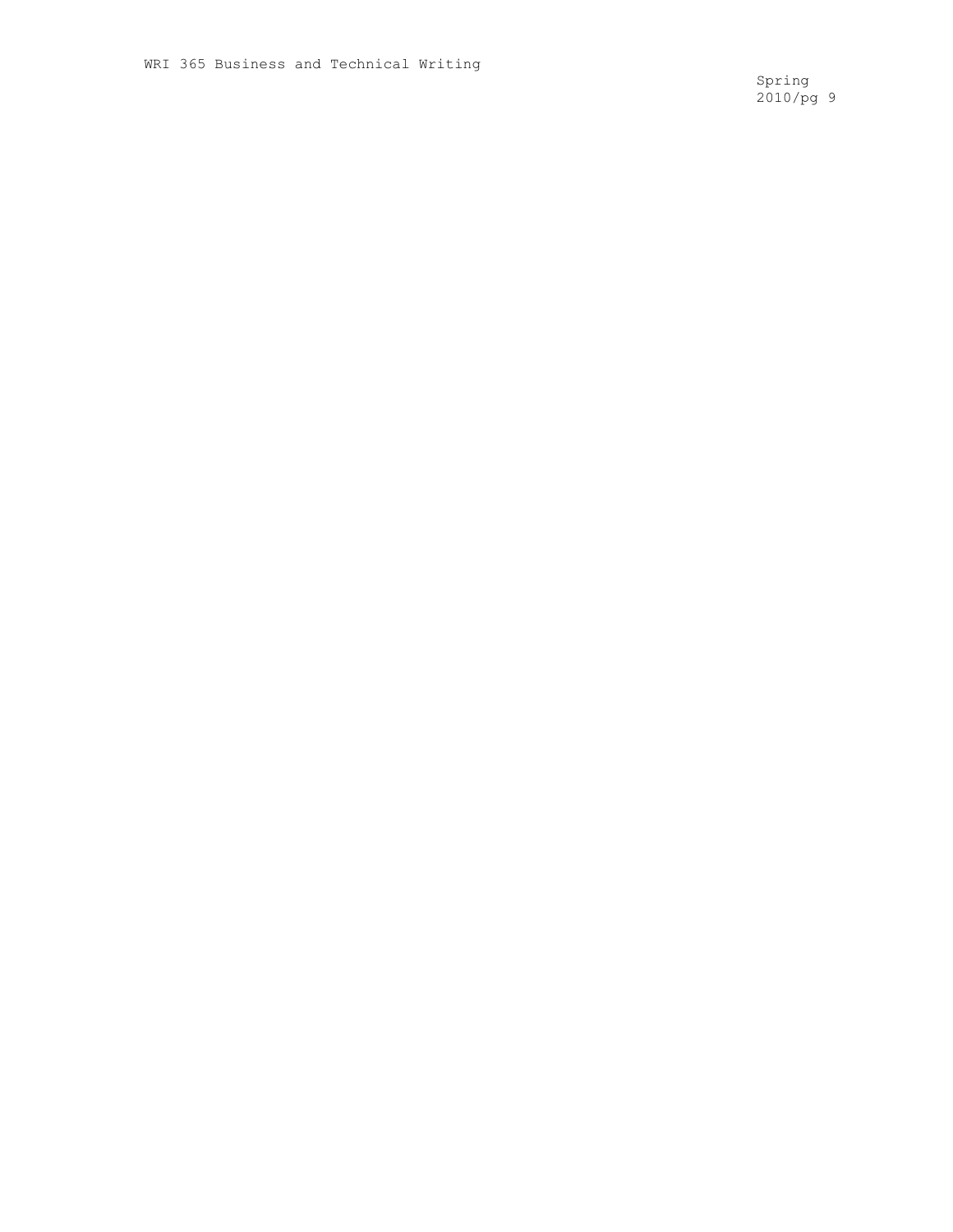| Week /<br><b>Dates</b>               | <b>Read by</b><br>beginning of<br>class                                                         | <b>Topics &amp; Activities</b>                                                                                                                                                                                                                                                             | <b>Homework by</b><br>beginning of class/<br><b>Tests</b>                                                                                               | <b>Writing Assignments due by</b><br>beginning of class / Info on<br>upcoming assignments                                                                                                                                                                                                                                                                                                                                                                                                                                                                                                                                                   |
|--------------------------------------|-------------------------------------------------------------------------------------------------|--------------------------------------------------------------------------------------------------------------------------------------------------------------------------------------------------------------------------------------------------------------------------------------------|---------------------------------------------------------------------------------------------------------------------------------------------------------|---------------------------------------------------------------------------------------------------------------------------------------------------------------------------------------------------------------------------------------------------------------------------------------------------------------------------------------------------------------------------------------------------------------------------------------------------------------------------------------------------------------------------------------------------------------------------------------------------------------------------------------------|
| 3. MON<br>$1/22-$<br><b>FRI 1/26</b> | MON:<br>CH <sub>5</sub> (All)<br>WED:<br>CH 6 195-197<br>$+$<br>207-218                         | Getting organized.<br>Psychology in letter formatting.<br>Even more on the You attitude.<br>Cross-cultural communication. Can<br>you overdo international<br>awareness?<br>Claim letters: The book method +<br>advanced format to use for our<br>assignment. Complaint letter<br>workshop. | MON: H3<br>CH 5 Exercise 3: a, e,<br>g;<br>Exercise 4: a, b, d, f                                                                                       | WED: W1b: Memo from a new<br>manager: final draft package. As<br>with all "W" (Writing) assignments<br>from now on, e-mail a copy by<br>class time.<br>Intro to the complaint or claim<br>letter.<br>FRI: W2a, Claim / Complaint Letter:<br>Write a one-page complaint for a<br>problem you or a friend/family member<br>are currently experiencing with a<br>business or organization<br>(recommended). OR write one for a<br>problem you've had in the past that you<br>wish you would have written a<br>complaint letter for. Pick a situation that<br>has a solution and makes/made you<br>mad. Bring a complete draft for<br>workshop. |
| 4. MON<br>1/29<br><b>FRI</b><br>2/2  | MON:<br>CH 6 218-234<br>WED:<br>Test review<br>session/start<br>test<br>FRI:<br><b>Test Day</b> | Adjusting claims:<br>What is the goal of the adjustment<br>letter?<br>Fine tuning adjustments.<br>Writing recommendations.<br>More on direct vs. indirect<br>approach.                                                                                                                     | <b>MON: H4</b><br>CH 5 exercise 5, A-G.<br>FRI: (T1) Test on<br>readings, lectures,<br>and discussion so far.                                           | MON: W2b, Claim letter: final<br>draft package. In order to avoid<br>losing 10 points on your score,<br><b>BRING TWO COPIES of your</b><br>final draft: one with the complete<br>package of drafts $+$ one additional<br>clean copy of the one-page final<br>draft. Also be sure to e-mail a copy<br>before class time<br>WED: W3a, One-page Adjustment<br>letter: complete draft for workshop.                                                                                                                                                                                                                                             |
| 5. MON<br>$2/7 - FRI$<br>2/9         | WED:<br>CH 6 198-206                                                                            | MON:<br><b>Test 1 Review</b><br><b>Complaint Review</b><br>WED:<br>Buffers. Collections basics. How to<br>give bad news with style.<br>FRI:<br>Bad news workshop.                                                                                                                          | <b>WED: H5:</b><br>CH 5 exercise 6, a-k                                                                                                                 | WED W3b, Adjustment letter,<br>Final draft package. Bring an extra<br>paper copy of the final draft.<br>Responses by adjustees.<br>FRI: W4a, One-page Bad News<br>letter, complete draft for workshop.<br>Choose one task from Exercises in<br>CH 6, #9 or 10 p. 236.                                                                                                                                                                                                                                                                                                                                                                       |
| 6. MON<br>$2/12-$<br><b>FRI 2/16</b> |                                                                                                 | The sales letter: Sales Resistance<br>and Maslow's hierarchy of needs.<br>Persuasive messages. Indirectness<br>In persuasion.<br>More on persuasion, sales and<br>fundraising.<br>Sales resistance survey.                                                                                 | FRI: L1, EXTRA<br><b>CREDIT Participation</b><br>log 1 due (only if you<br>want to bother with<br>extra credit and<br>potentially raise your<br>grade). | MON: W4b, Bad News letter, Final<br>draft package.<br>FRI: W5a, One-page Persuasion<br>letter, complete draft for workshop:<br>Use a sales resistance survey; or<br>choose one from $p. 235$ , $ex 4$ , $d, e, f$ ,<br>or g; or make up your own with any<br>product you'd like to sell OR write a<br>NEW fundraising letter of your<br>choice or from handout. Fundraiser<br>may be two pages.                                                                                                                                                                                                                                             |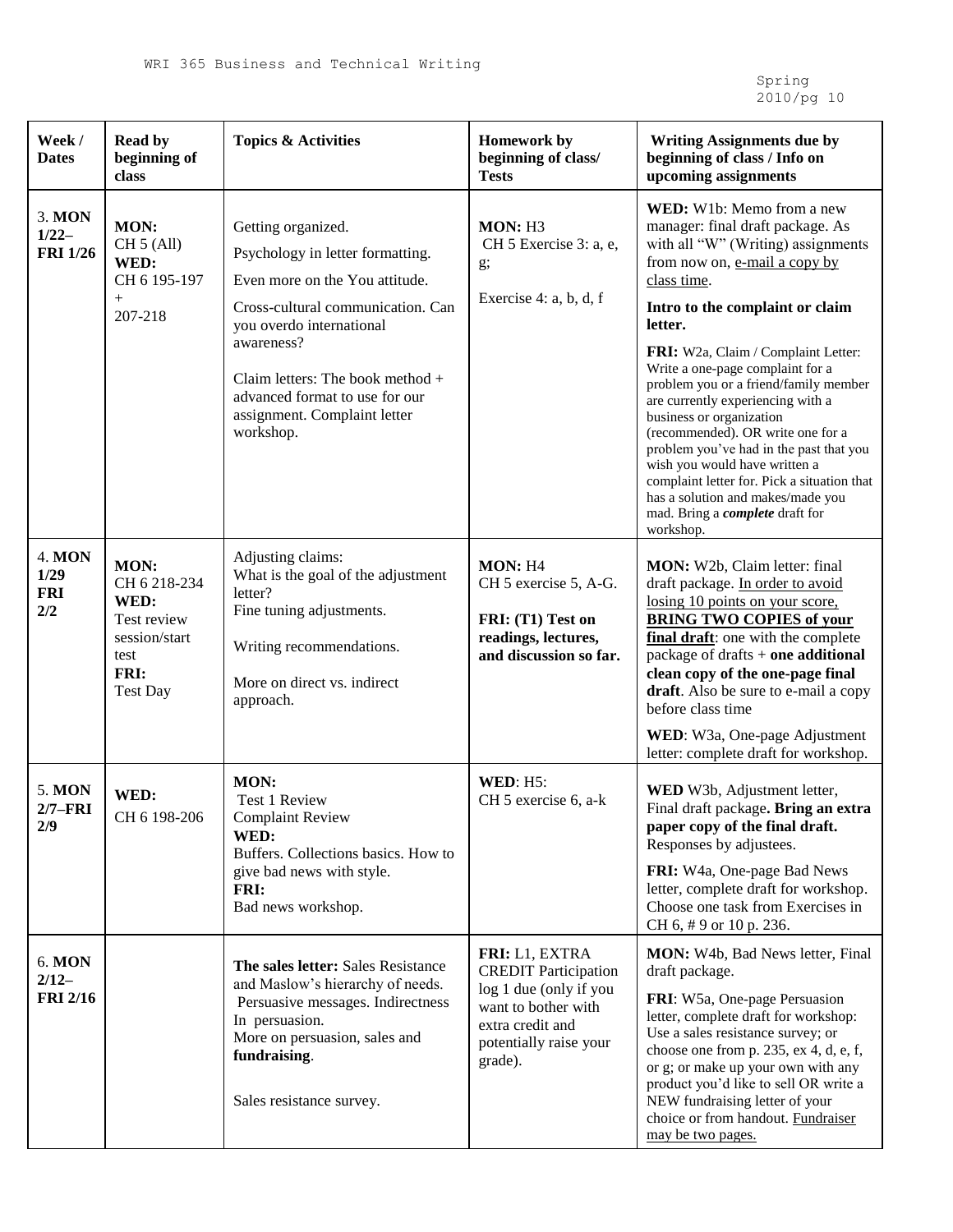| Week /<br><b>Dates</b>                               | <b>Read by</b><br>beginning of<br>class                                          | <b>Topics &amp; Activities</b>                                                                                                                                                                                                           | <b>Homework by</b><br>beginning of class/<br><b>Tests</b>                                                                                                                        | <b>Writing Assignments due by</b><br>beginning of class / Info on<br>upcoming assignments                                                                                                                                                                                                 |
|------------------------------------------------------|----------------------------------------------------------------------------------|------------------------------------------------------------------------------------------------------------------------------------------------------------------------------------------------------------------------------------------|----------------------------------------------------------------------------------------------------------------------------------------------------------------------------------|-------------------------------------------------------------------------------------------------------------------------------------------------------------------------------------------------------------------------------------------------------------------------------------------|
| 7. MON<br>$2/19-$<br><b>THURS</b><br>2/23            | MON:<br>CH 7 251-272<br>WED:<br>CH 7 273-289<br>FRI:<br>Résumé debate<br>handout | Résumés and cover letters. What<br>is the purpose of a résumé? Who is<br>the best person for the job?<br>Accentuating the positive. Perils of<br>dishonesty. Format for writing<br>beyond one page.<br>Interviews and follow-up letters. | <b>WED: H6</b><br>CH 7:<br>exercises $2 \& 3$ : a to 1.<br>$+$ ex 2, L to x<br>And ex 3: h to s.                                                                                 | MON: W5b, Sales/Fundraiser<br>letter, Final draft package.<br>FRI: Résumé rough draft.                                                                                                                                                                                                    |
| 8. MON<br>$2/26 -$<br><b>FRI 3/2</b>                 |                                                                                  | More on résumés and cover letters.<br><b>Writing clear Instructions,</b><br><b>Procedures, and Process</b><br><b>Explanations.</b>                                                                                                       | FRI: T2 Test on<br>lecture, discussion,<br>and assigned readings<br>since last test.                                                                                             | MON: W6a Résumé, complete<br>draft for workshop. W6b Cover<br>letter, rough draft.<br>Chose a job you really want or pick<br>one from a current help wanted site.<br>WED: W6c, Cover Letter,<br>complete draft for workshop.                                                              |
| <b>SPRIN</b><br>G<br><b>BREAK</b><br>$3/6 - 3/10$    | <b>SPRING</b><br><b>BREAK</b>                                                    | <b>SPRING BREAK</b>                                                                                                                                                                                                                      | <b>SPRING BREAK</b>                                                                                                                                                              | <b>SPRING BREAK</b><br>(Work on résumé and cover<br>letter.)                                                                                                                                                                                                                              |
| <b>9. MON</b><br>$3/12-$<br><b>FRI 3/16</b>          | MON:<br>CH 12: 526-<br>539<br>WED:<br>CH 12: 539-<br>558                         | Technical Writing: How to Do the<br>How-To. The You Attitude and<br>technical writing.                                                                                                                                                   | WED: H7: Tech<br>writing topic ideas.<br>Procedures you know<br>how to do that are<br>involved enough to fit<br>the scope of the<br>assignment. Annotated<br>list of at least 5. | MON: (W6d) Résumé and Cover<br>Letter: final draft package.<br>FRI: W7a, Tech Writing project<br>outline: One page précis on<br>Instructions. Choose your own topic<br>from H7 (get approval before<br>proceeding) or pick one from<br>Exercise 5, a-q or Exercise 7, a-l in<br>the book. |
| 10.<br><b>MON</b><br>$3/19-$<br><b>THURS</b><br>3/23 | <b>MON: CH13</b><br>561-577<br>WED:<br>Handout                                   | Proposals. Planning. Strategy and<br>structure.                                                                                                                                                                                          |                                                                                                                                                                                  | FRI: W7b, 2-3 page Tech Writing<br>project: Complete draft for<br>workshop.                                                                                                                                                                                                               |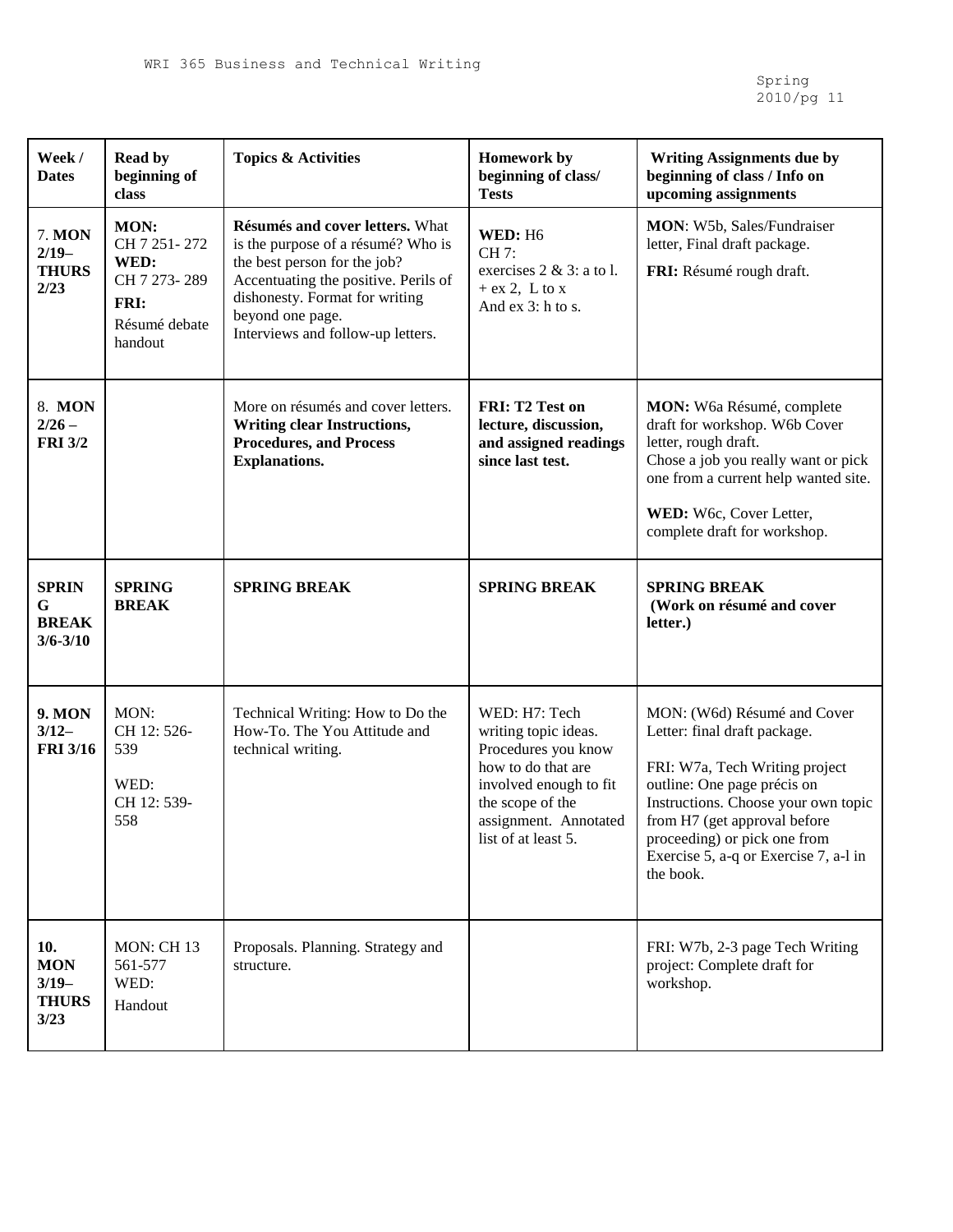| Week /<br><b>Dates</b>                          | <b>Read by</b><br>beginning of<br>class                                                                         | <b>Topics &amp; Activities</b>                                                                                                             | Homework by beginning<br>of class/Tests                                                                                                                                                                                                                                                                                                                                               | <b>Writing Assignments due by</b><br>beginning of class / Info on<br>upcoming assignments                                                                                                                                                          |
|-------------------------------------------------|-----------------------------------------------------------------------------------------------------------------|--------------------------------------------------------------------------------------------------------------------------------------------|---------------------------------------------------------------------------------------------------------------------------------------------------------------------------------------------------------------------------------------------------------------------------------------------------------------------------------------------------------------------------------------|----------------------------------------------------------------------------------------------------------------------------------------------------------------------------------------------------------------------------------------------------|
| 11.<br><b>MON</b><br>3/26                       | MON: CH 13<br>578-592<br><b>WED: CH 14</b>                                                                      | Using logic in your arguments.<br>Avoiding logical fallacies.                                                                              | MON: W7c, Tech Writing<br>final draft package.                                                                                                                                                                                                                                                                                                                                        | WED: W8a, Rough draft/one-page<br>outline of proposal or short report.                                                                                                                                                                             |
| $ \bf{FRI}$<br>3/30                             | (ALL)<br>FRI: Easter -<br>No Class                                                                              | Critical thinking and reports.<br>Workshop. Group Reports.<br>Putting together the Long<br>Report. Good and bad<br>examples. Organization. | WED: (L2) EXTRA<br><b>CREDIT Participation log 2</b><br>due.                                                                                                                                                                                                                                                                                                                          | Choose from approved book topics,<br>or pick your own if you are running a<br>business or can otherwise benefit<br>from picking a topic. If you pick your<br>own, topic, clear it with me before<br>you begin.                                     |
| 12.<br><b>MON</b><br>$4/2 -$<br><b>FRI 4/6</b>  | MON: No<br>Class - Easter                                                                                       | Formal Group Report: format<br>and guidelines. Research<br>methods. Talking heads,<br>covers, and executive<br>summaries.                  | WED: (T3) Test on lecture,<br>discussion, and assigned<br>readings from last test.<br>FRI:<br><b>GROUPS ASSIGNED FOR</b><br><b>LONG REPORTS: 8-12</b><br>page formal group report<br>requiring research: Develop<br>a topic from CH 15,<br>Exercises 5, 6, $& 7$ , or<br>choose from the topics<br>handout sheet OR propose<br>another project within the<br>scope of the assignment. | WED: W8b, Proposal or short report:<br>Complete draft for workshop.<br>FRI: W8c, 2-page proposal or short<br>report, final draft package.<br>FOR YOUR GROUP REPORT:<br>Choose an alternate topic as well: no<br>two groups can use the same topic. |
| 13.<br><b>MON</b><br>$4/9$ -FRI<br>4/13         | <b>MON: CH15</b><br>(ALL)                                                                                       | Transitions. How to make your<br>report a page-turner.<br>More on format. Using<br>graphics.                                               | THIS WEEK: MEET<br>WITH YOUR GROUP at<br>length outside of class.                                                                                                                                                                                                                                                                                                                     | WED: W9a, Group Report, topic and<br>outline / $précis + Group list with$<br>individual tasks listed.                                                                                                                                              |
| 14.<br><b>MON</b><br>$4/16-$<br><b>FRI 4/20</b> | <b>MON: CH 8:</b><br>297-348<br>WED: CH 8:<br>348-389                                                           | Avoiding plagiarism. Citing<br>sources. Using PowerPoint<br>effectively. How-to<br>presentation and practice.                              | FRI: (T4) Test on lecture,<br>discussion and assigned<br>readings from last test.                                                                                                                                                                                                                                                                                                     | Transitions. How to make your report<br>a page-turner.<br>More on format. Using graphics.                                                                                                                                                          |
| 15.<br><b>MON</b><br>$4/23-$<br><b>FRI 4/27</b> | <b>MON: CH 10</b><br>$437 - 448 + 472$<br>$478 +$ browse<br>rest of chapter<br>for visual types<br>you can use. | Presentations                                                                                                                              | (L3) EXTRA CREDIT<br>Participation log 3 due                                                                                                                                                                                                                                                                                                                                          | FRI: W9d, Group Report,<br><b>Final Draft Package</b>                                                                                                                                                                                              |
| <b>FINAL</b><br><b>Tues 5/2</b>                 | 7:30                                                                                                            | The final exam will be a short<br>business communication<br>written in $class + an objective$<br>assessment quiz.                          | Study notes and the short<br>business communication<br>types we have covered.                                                                                                                                                                                                                                                                                                         | You will compose a short<br>communication on a given topic that<br>uses one of the forms we've studied.                                                                                                                                            |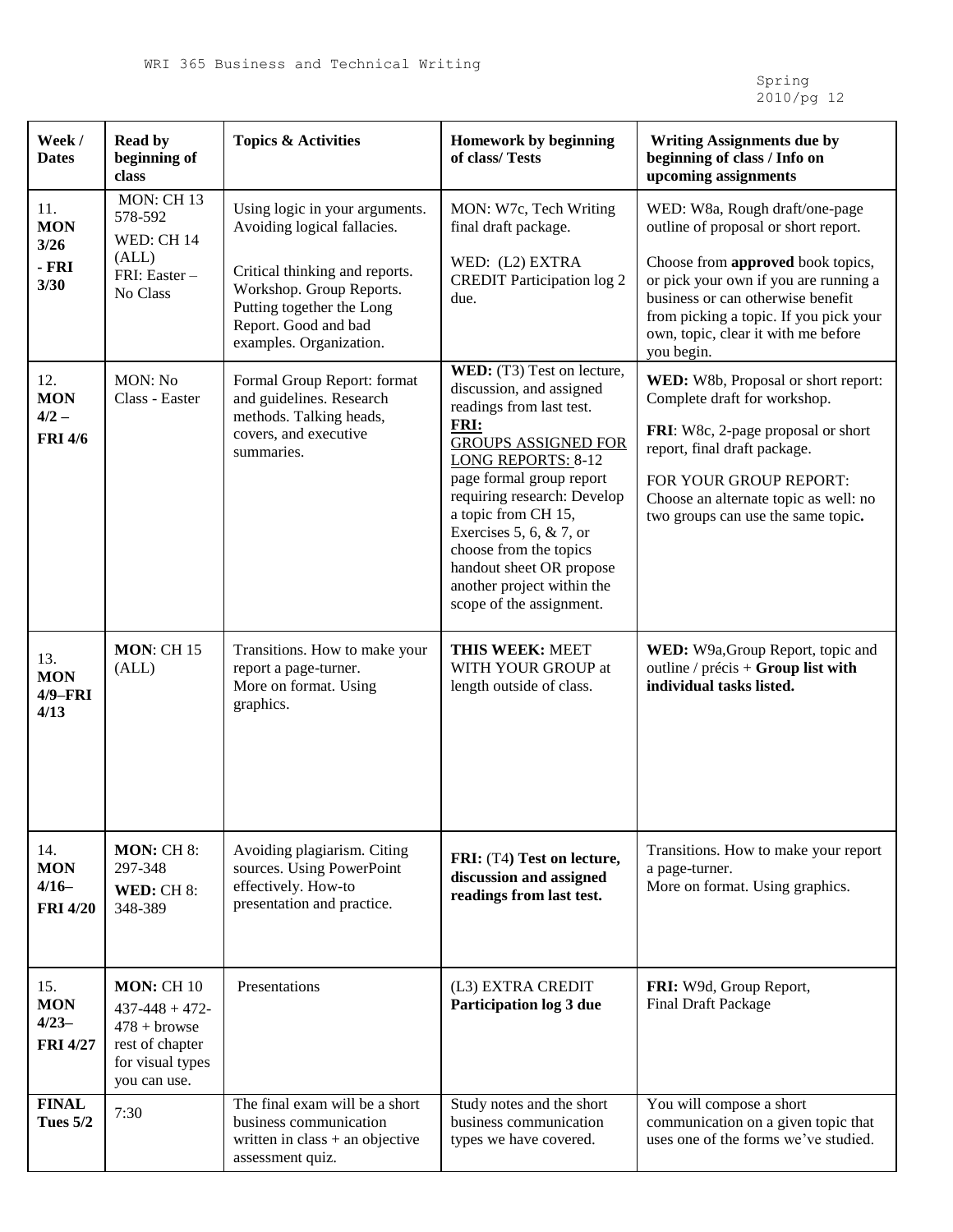## ASSIGNMENT LOG (Keep track of your points as your assignments are handed back)

#### Homework

| <b>Assignment Code</b> | Description           | <b>Points Possible</b>                | <b>Points Earned</b> |
|------------------------|-----------------------|---------------------------------------|----------------------|
| SQ                     | Syllabus Quiz         | 15                                    |                      |
| H1                     |                       | 15                                    |                      |
| H2                     |                       | 15                                    |                      |
| H3                     |                       | 15                                    |                      |
| H4                     |                       | 15                                    |                      |
| H <sub>5</sub>         |                       | 15                                    |                      |
| H6                     |                       | 15                                    |                      |
| H7                     |                       | 15                                    |                      |
|                        | <b>TOTAL HOMEWORK</b> | $100$ (drop lowest 15-point<br>score) |                      |

#### **Writing Assignments**

| W1             | Routine/Good News: New Manager's Memo | 25  |  |
|----------------|---------------------------------------|-----|--|
| W <sub>2</sub> | Claim/Complaint Letter                | 25  |  |
| W <sub>3</sub> | Adjustment Letter                     | 30  |  |
| W4             | <b>Bad News Letter</b>                | 50  |  |
| W <sub>5</sub> | Persuasive or Sales Letter            | 50  |  |
| W <sub>6</sub> | Résumé and Cover Letter               | 70  |  |
| W7             | Instructions                          | 100 |  |
| W8             | Short Report or Proposal              | 100 |  |
| W9             | Group Report                          | 200 |  |
|                | TOTAL WRITING ASSIGNMENTS             | 650 |  |

#### Quiz & Tests

| <b>FINAL</b>                     | Final Exam | 100        |  |
|----------------------------------|------------|------------|--|
| T <sub>3</sub><br>T <sub>4</sub> |            | -50<br>.50 |  |
| T2                               |            | 50         |  |
| T1                               |            | 50         |  |

## EXTRA CREDIT Participation Logs and Attendance

| Ll                 | $Log 1$ (include this grade sheet when you turn in your $log$ )                                                                                                  | $\Delta$        |          |            |  |
|--------------------|------------------------------------------------------------------------------------------------------------------------------------------------------------------|-----------------|----------|------------|--|
| L2                 | $\text{Log } 2$ (include this grade sheet when you turn in your $\log$ )                                                                                         | O.              | $^{+}$   |            |  |
| L <sub>3</sub>     | $\text{Log } 3$ (include this grade sheet when you turn in your $\log$ )                                                                                         | O.              |          |            |  |
| Αl                 | 10 points Extra Credit for Perfect Attendance (1 late arrival okay). Subtract 50 points for each absences $\approx$ 3 (4 absences = -50, 5 absences = -100, etc. | $+10$ to $-100$ | $^{+/-}$ |            |  |
|                    | <b>TOTAL LOGS AND ATTENDANCE</b>                                                                                                                                 | $+/-$           |          |            |  |
| <b>GRAND TOTAL</b> | Add all grade points & add or subtract attendance points.<br>See p. 3 grade scale for percentages.                                                               | 1000            | Points   | Percentage |  |